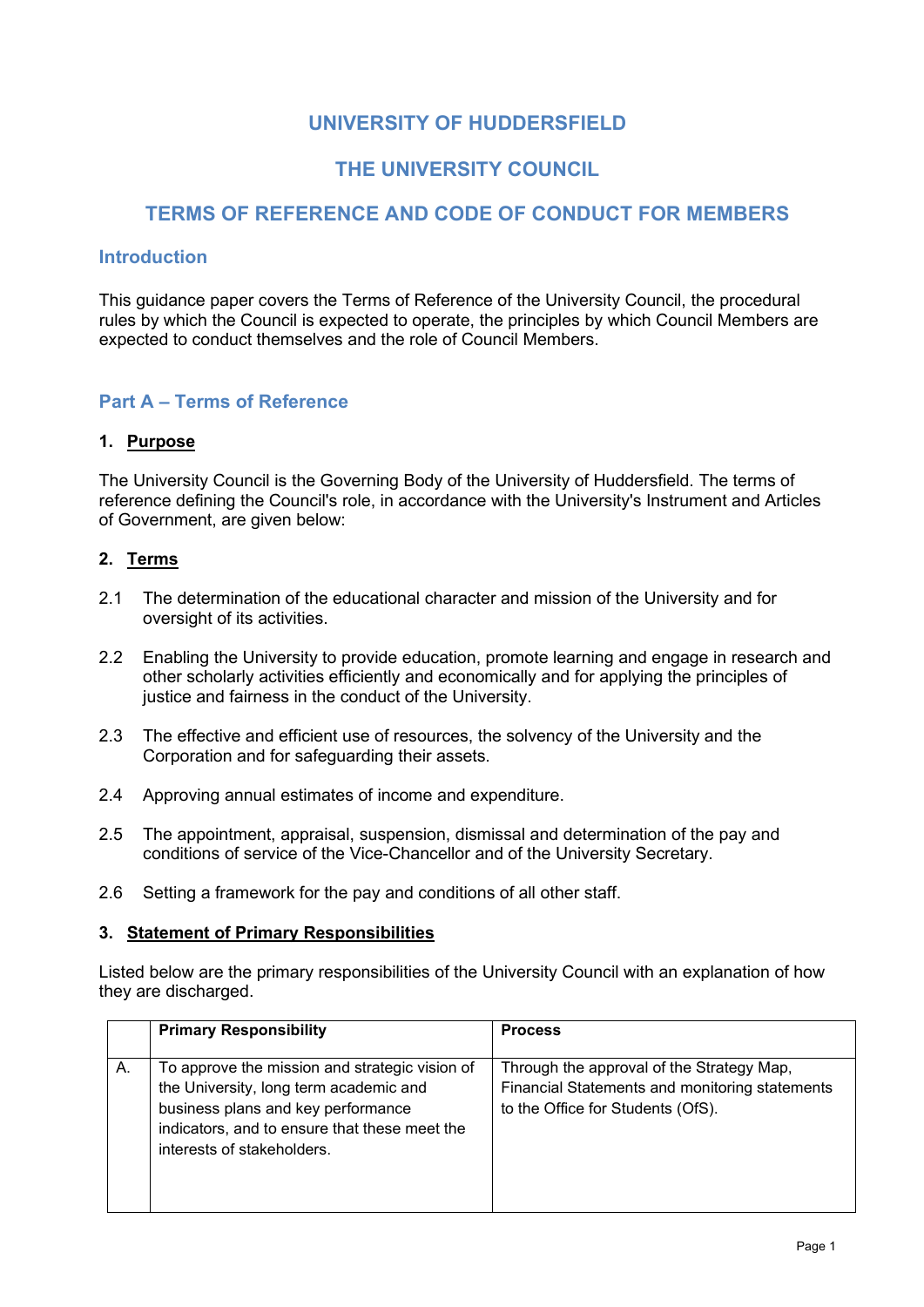|                  | <b>Primary Responsibility</b>                                                                                                                                                                                                                                                                                                                           | <b>Process</b>                                                                                                                                                                                                                                                                                                               |
|------------------|---------------------------------------------------------------------------------------------------------------------------------------------------------------------------------------------------------------------------------------------------------------------------------------------------------------------------------------------------------|------------------------------------------------------------------------------------------------------------------------------------------------------------------------------------------------------------------------------------------------------------------------------------------------------------------------------|
| <b>B.</b>        | To delegate authority to the Vice-Chancellor for<br>the academic, corporate, financial, estate and<br>personnel management of the University. To<br>establish and keep under regular review the<br>policies, procedures and limits within such<br>management functions as shall be undertaken<br>by and under the authority of the Vice-<br>Chancellor. | Through the Vice-Chancellor's job description and<br>contract of appointment.<br>Policies and procedures are regularly reviewed.<br>Annual review of the Scheme of Delegation                                                                                                                                                |
| C.               | To ensure the establishment and monitoring of<br>systems of control and accountability, including<br>financial and operational controls and risk<br>assessment, and procedures for handling<br>internal grievances and for managing conflicts<br>of interest.                                                                                           | Through the Audit Committee which reviews<br>financial control and the effectiveness of risk<br>assessment. Register of Interests maintained and<br>this Code of Conduct for Council Members.<br>Articles of Government (sections 4, 7, 8).<br><b>Approval of Financial Statements</b><br>Staff/Student Grievance Procedure. |
| D.               | To ensure processes are in place to monitor<br>and evaluate the performance and<br>effectiveness of the University against the<br>Strategic Plan and approved key performance<br>indicators, which should be, where possible<br>and appropriate, benchmarked against other<br>comparable universities.                                                  | Through the approval of the Strategy Map and<br><b>Financial Statements.</b><br>The Audit Committee and University Council<br>review the University's key performance indicators<br>on an annual basis.                                                                                                                      |
| $\overline{E}$ . | To establish processes to monitor and evaluate<br>the performance and effectiveness of the<br>Council itself.                                                                                                                                                                                                                                           | Through a four-yearly formal effectiveness review<br>of the University Council, supported by biennial<br>internal reviews.                                                                                                                                                                                                   |
| F.               | To conduct its business in accordance with<br>best practice in higher education corporate<br>governance and with the principles of public life<br>drawn up by the Committee on Standards in<br>Public Life.                                                                                                                                             | By following both the CUC Higher Education Code<br>of Governance and The Higher Education Senior<br>Staff Remuneration Code, together with the Code<br>of Conduct for Members of the University Council<br>in Part C of this paper.                                                                                          |
| G.               | To safeguard the good name and values of the<br>University.                                                                                                                                                                                                                                                                                             | Through the Strategy Map and process to monitor<br>and review risk management.                                                                                                                                                                                                                                               |
| Η.               | To appoint the Vice-Chancellor as Chief<br>Executive, and to put in place suitable<br>arrangements for monitoring his/her<br>performance.                                                                                                                                                                                                               | Articles of Government (3). Performance review<br>undertaken each year by Chair of Council which is<br>reported to the Senior Post Holder Remuneration<br>Committee and Council.                                                                                                                                             |
| I.               | To appoint a Secretary to the Council and to<br>ensure that, if the person appointed has<br>managerial responsibilities in the University,<br>there is an appropriate separation in the lines<br>of accountability.                                                                                                                                     | Articles of Government (5). Performance of the<br>University Secretary reviewed by Chair of Council<br>(for Council business).                                                                                                                                                                                               |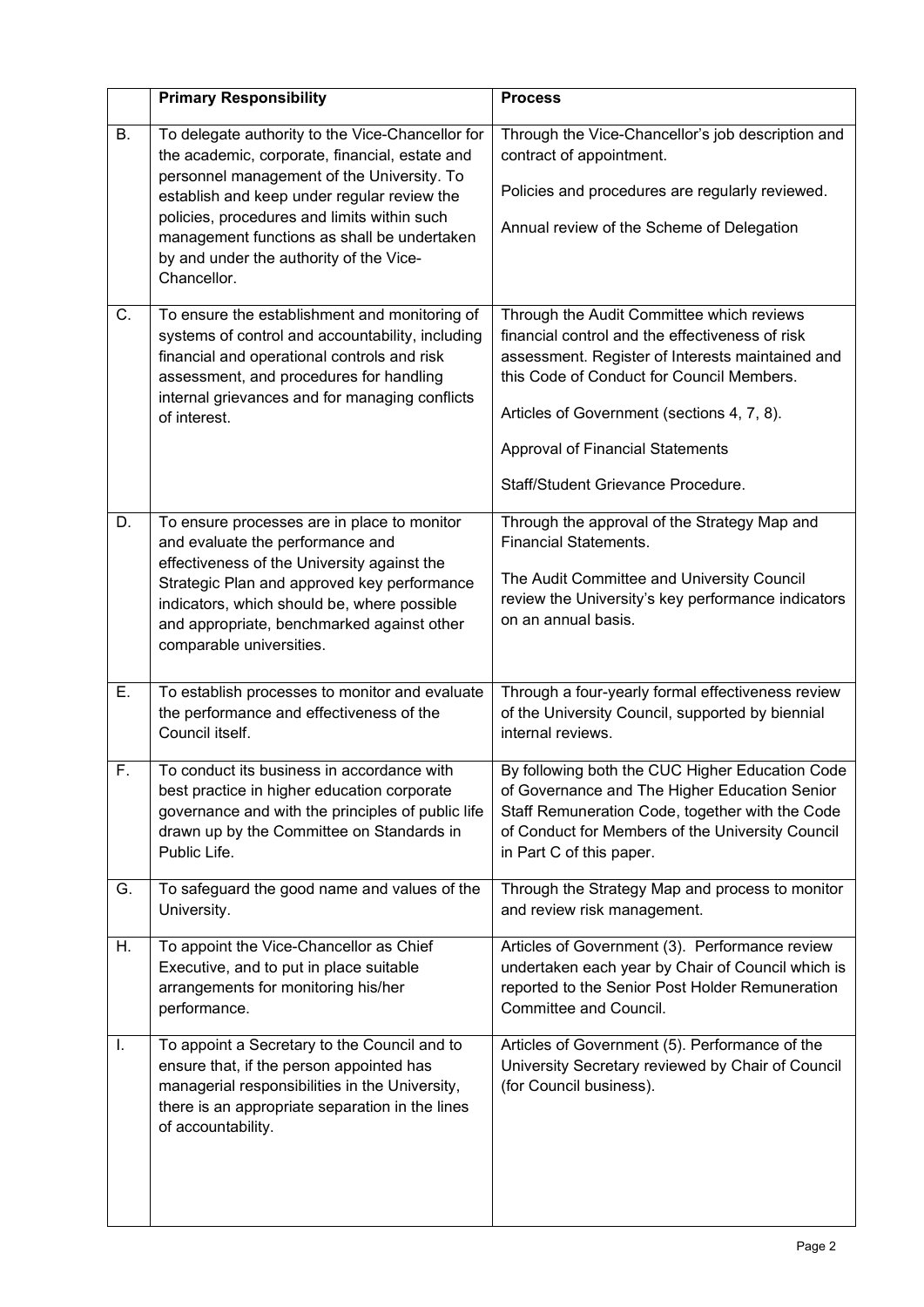|    | <b>Primary Responsibility</b>                                                                                                                                                                                                                                                       | <b>Process</b>                                                                                                                                                                                |
|----|-------------------------------------------------------------------------------------------------------------------------------------------------------------------------------------------------------------------------------------------------------------------------------------|-----------------------------------------------------------------------------------------------------------------------------------------------------------------------------------------------|
| J. | To be the employing authority for all staff in the<br>University and to be responsible for<br>establishing a human resources strategy.                                                                                                                                              | Articles of Government (3, 8).<br>Approval of the Strategy Map                                                                                                                                |
| K. | To be the principal financial and business<br>authority of the University, to ensure that<br>proper books of account are kept, to approve<br>the annual budget and financial statements,<br>and to have overall responsibility for the<br>University's assets, property and estate. | Terms of Reference of Audit Committee, for the<br>approval of the Financial Statements.<br>Articles of Government (3, 4, 9, 10).                                                              |
| L. | To be the University's legal authority and, as<br>such, to ensure that systems are in place for<br>meeting all the University's legal obligations,<br>including those arising from contracts and<br>other legal commitments made in the<br>University's name.                       | Receive advice from University Officers, where<br>necessary supported by external legal advice.<br>Articles of Government (10).                                                               |
| М. | To make such provision as it thinks fit for the<br>general welfare of students, in consultation<br>with the Senate.                                                                                                                                                                 | Articles of Government (8), regular student liaison,<br>Teaching and Learning Committee.<br>Advice from the Pro Vice-Chancellor for Teaching<br>and Learning.                                 |
| N. | To act as trustee for any property, legacy,<br>endowment, bequest or gift in support of the<br>work and welfare of the University.                                                                                                                                                  | Advice from Director of Finance and Director of<br>Estates and Facilities. Audit Committee monitors<br>internal financial systems.<br>Register of Donations presented to Council<br>annually. |
| O. | To ensure that the University's constitution is<br>followed at all times and that appropriate<br>advice is available to enable this to happen.                                                                                                                                      | Through the University Secretary.                                                                                                                                                             |

### **Scheme of Delegation**

- 1. This Scheme outlines those decision-making powers that are reserved for specific levels of authority. It is not intended as a description of roles, remits and responsibilities. The Scheme is not exhaustive, but should assist in identifying authority levels required for decisions not explicitly listed (with assistance from the University Secretary).
- 2. The University Council may delegate any of its powers to any Committee, to the Chair, or to the Vice-Chancellor and may confer the right of sub-delegation upon any such Committee or persons upon such terms and conditions as the University Council sees fit provided always that the University Council shall not delegate any of the following matters:
	- a) the determination of the educational character of the University;
	- b) the approval of the annual forecasts of income and expenditure;
	- c) the approval of the final accounts;
	- d) ensuring the solvency of the University and the Corporation and the safeguarding of their assets;
	- e) the appointment or dismissal of the Vice-Chancellor and of the University Secretary;
	- f) the appointment or dismissal of the auditors; and
	- g) the varying or revoking of the Instrument and Articles of Government.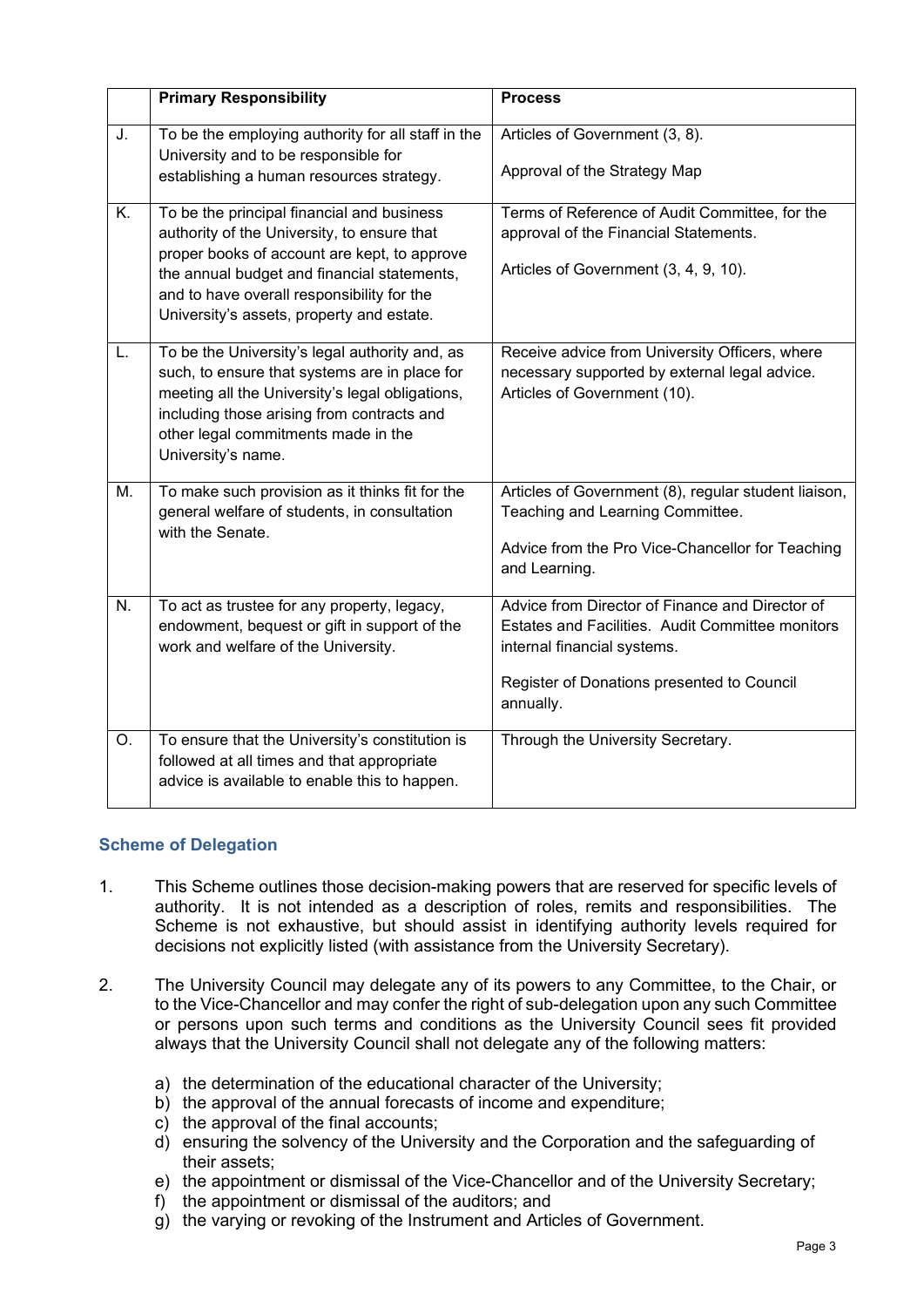The University Council delegates authority to the Chair, subject to recommendation from the Vice-Chancellor and senior colleagues.

Where the University Council delegates any of its powers under Article 4.1, the Committee, the Chair or the Vice-Chancellor (as the case may be) to whom the power or powers have been delegated shall report to the University Council on any exercise of such a power or powers.

- 3. University Council has delegated authority to the following Committees, as detailed in their respective terms of reference:
	- Audit Committee
	- Estates and Finance Committee
	- Governance and Membership Committee
	- Honorary Awards Committee
	- Senate
	- Senior Post Holder Remuneration Committee
	- Senior Staff Remuneration Advisory Committee; and
	- Senior Leadership Team
- 4. The University Council has also delegated decision making powers within certain financial limits, as summarised in Appendix 1.

## **Part B – Procedural and Operational Rules**

### **1. Membership of the University Council**

The current composition of Council is:

Vice-Chancellor, *ex officio*

Up to 13 External Members

Two academic staff of the University nominated by and from the membership of Senate and appointed under paragraph 3(2)(b) of the Instrument of Government, of whom one shall be a Dean appointed by the Deans in consultation between them.

One student of the University nominated by the students thereof and appointed under paragraph 3(2)(b) of the Instrument of Government. In practice this is usually the Students' Union President.

One member of the general staff nominated by and from the membership of Senate for co-option under paragraph 3(2)(c) of the Instrument of Government

Up to 7 Co-opted Members, one of whom shall include the Deputy Vice-Chancellor.

### **2. University Staff in Attendance**

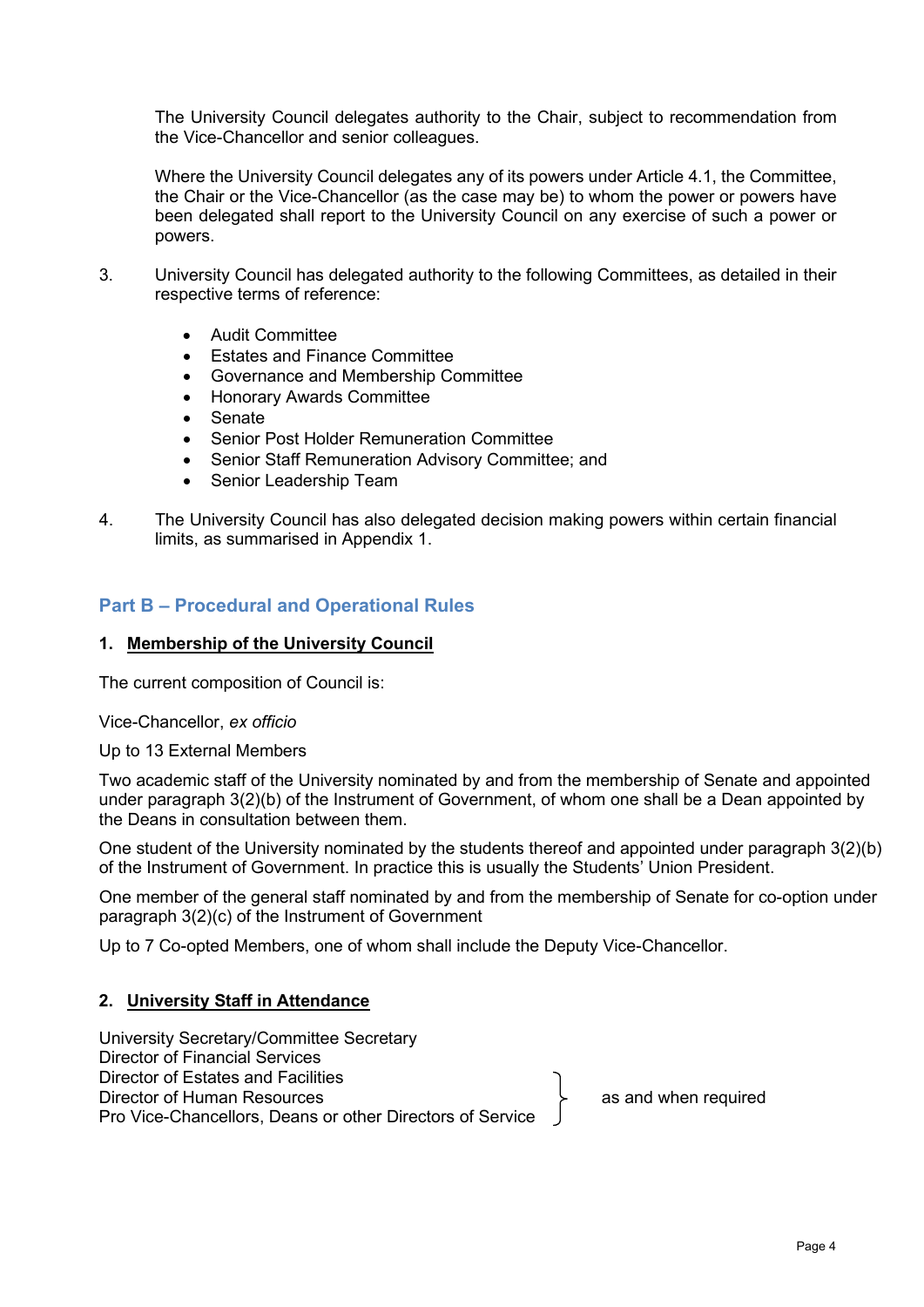## **3. Quorum**

The quorum for meetings of the University Council shall be one-third of the actual current membership of the University Council (rounded up to the next whole number where the calculation of one-third does not produce a whole number), with at least half of those present being External Members.

A Member shall not be counted in the quorum present at a meeting in relation to a resolution on which he or she is not entitled to vote.

### **4. Conduct of Meetings**

### **4.1 Mode of Operation**

The University Council shall normally hold ordinary meetings at least three times per year and hold such other ordinary meetings as may be necessary for the efficient discharge of their functions.

Subject to the provisions of the Articles, the University Council may make rules to govern the conduct of its meetings and those of any Committee or sub-Committee. In order to function efficiently, the University Council has rules for the conduct of its meetings as detailed in the Standing Orders and terms of reference in Part A of this paper.

Council Members should refer to the University Secretary for further information about the procedural rules of the Council and its Committees.

The Chair shall preside at all meetings of the University Council. If the Chair is absent from any meeting, the Vice-Chair shall preside. If both the Chair and Vice-Chair are absent from any meeting, the Members present shall elect a Member to act as Chair of that meeting.

Agenda and papers are circulated in advance for all meetings and all meetings are fully minuted.

### **4.2 Committee Structure**

Subject to the provisions of the Articles, the University Council may establish such Committees as it thinks fit, other than for such purposes as are assigned in the University's Articles to the Vice-Chancellor or the Senate.

The University Council shall determine the membership and functions of any such Committee.

Persons who are not members of the University may be appointed by the University Council to membership of any such Committee.

The University Council may also establish jointly with the Senate such Committees as the Council may determine.

The terms of reference and membership of these Committees shall be determined by the University Council.

Any Committee so established may establish sub-Committees and determine their membership and functions. Persons who are not Members of a Committee may be appointed by the Committee to membership of any such sub-Committee.

### **5. Appointment and Term of Office**

The term of office for each External and Co-opted Member to the University Council shall be determined by the Council, on the recommendation of the Governance and Membership Committee.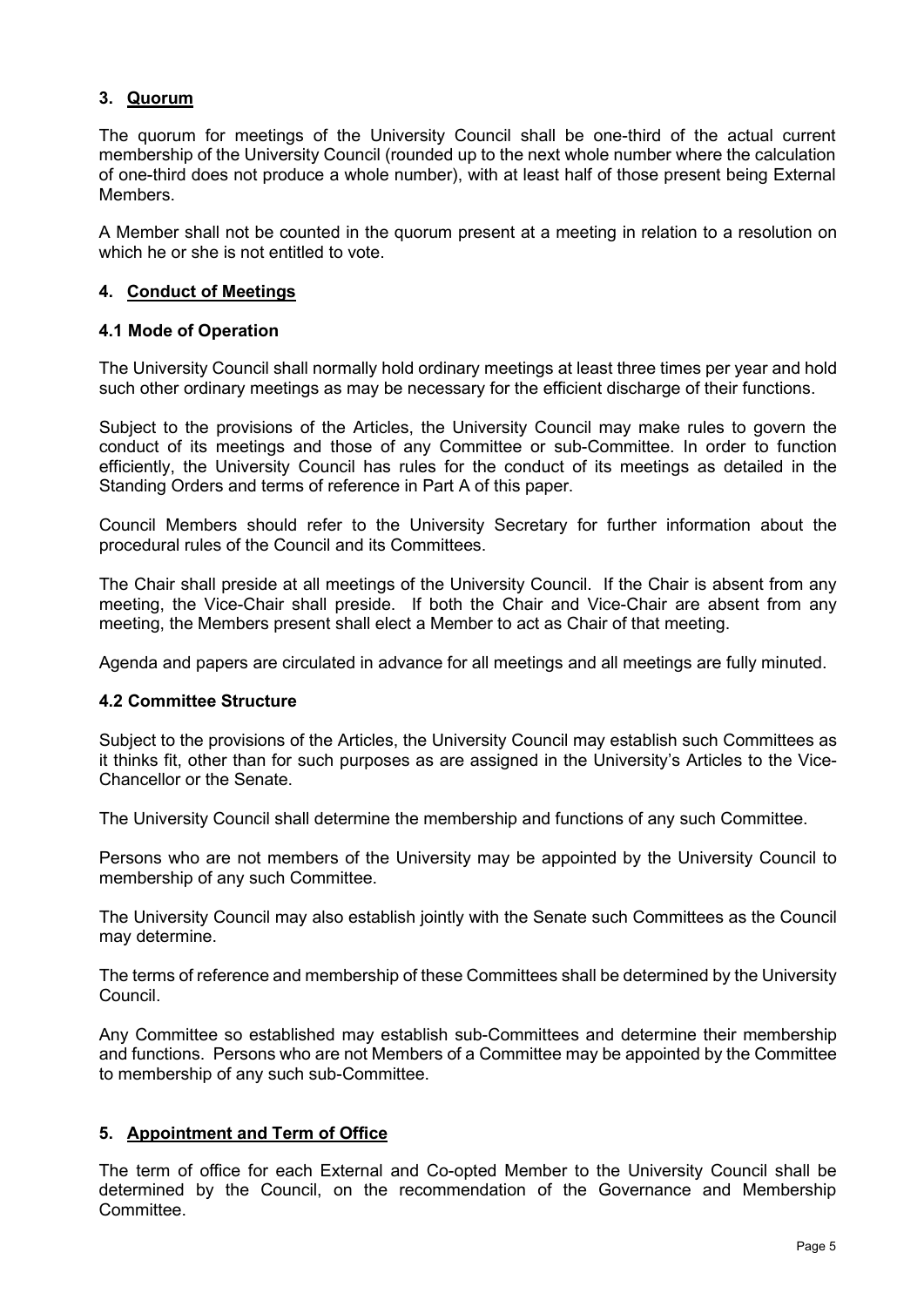The term of office for each Council Member, except for the Student Member, Vice-Chancellor and Deputy Vice-Chancellor whose membership runs until the end of their term of office, shall be for an initial three-year term, twice renewable.

When a Member of Council is appointed Chair or Vice-Chair of Council, or as Chair to one of its Committees, the term of office for that Council Member will re-commence from the date of appointment to that position for an initial three year period, once renewable.

The University Secretary will bring to the attention of the Governance and Membership Committee for review and advice to the Council, all appointments which extend beyond a period of 9 years the maximum recommended in the CUC Higher Education Code of Governance for continuous service.

The appointment of two academics of the University, one of whom shall be a Dean agreed by rotation, shall be by election by and from the Senate, and the nomination ratified by the Council.

The appointment of the one Member of the general staff shall be by election by and from the Senate and the nomination ratified by the Council.

The appointment of one student of the University shall be by nomination by the students thereof and the nomination ratified by the Council.

The University Council shall elect two of their External Members, normally on a three -year term, to be Chair and Vice-Chair who shall be eligible for re-election.

The names of persons proposed for membership of the University Council shall be circulated to all current Members of the University Council at least three clear days before the meeting at which the appointment is made.

In the event of a vacancy in the office of Chair or Vice-Chair, the University Council shall elect at their next meeting a new Chair or Vice-Chair to hold office for the unexpired term of office of the Chair or Vice-Chair in whose place he or she is appointed.

The Vice-Chancellor shall be a Member of all committees set up by the University Council except any Audit Committee, Senior Post-Holder Remuneration Committee or a Committee responsible for the suspension or dismissal of the Vice-Chancellor.

The procedures for the summoning of a meeting of the University Council for the purpose of appointing Council Members shall be as set out in Standing Order 4.1 except that it shall be called by at least ten days' clear notice.

The proceedings of the University Council shall not be invalidated by any vacancy in their number or by any defect in the election, appointment or qualification of any Member or in the accidental want of service of notice of the meeting on any Member.

## **Part C – Guidance on Conduct**

### **1. The Seven Principles of Public Life**

University Governing Bodies are entrusted with public funds and therefore have a particular duty to fulfil the highest standards of corporate governance at all times and ensure that they are discharging their duties with due regard for the proper conduct of public business.

Institutions of higher education were included among the public spending bodies examined by the Committee on Standards in Public Life, and consequently Members of the University Council should observe the Seven Principles of Public Life drawn up by the Committee.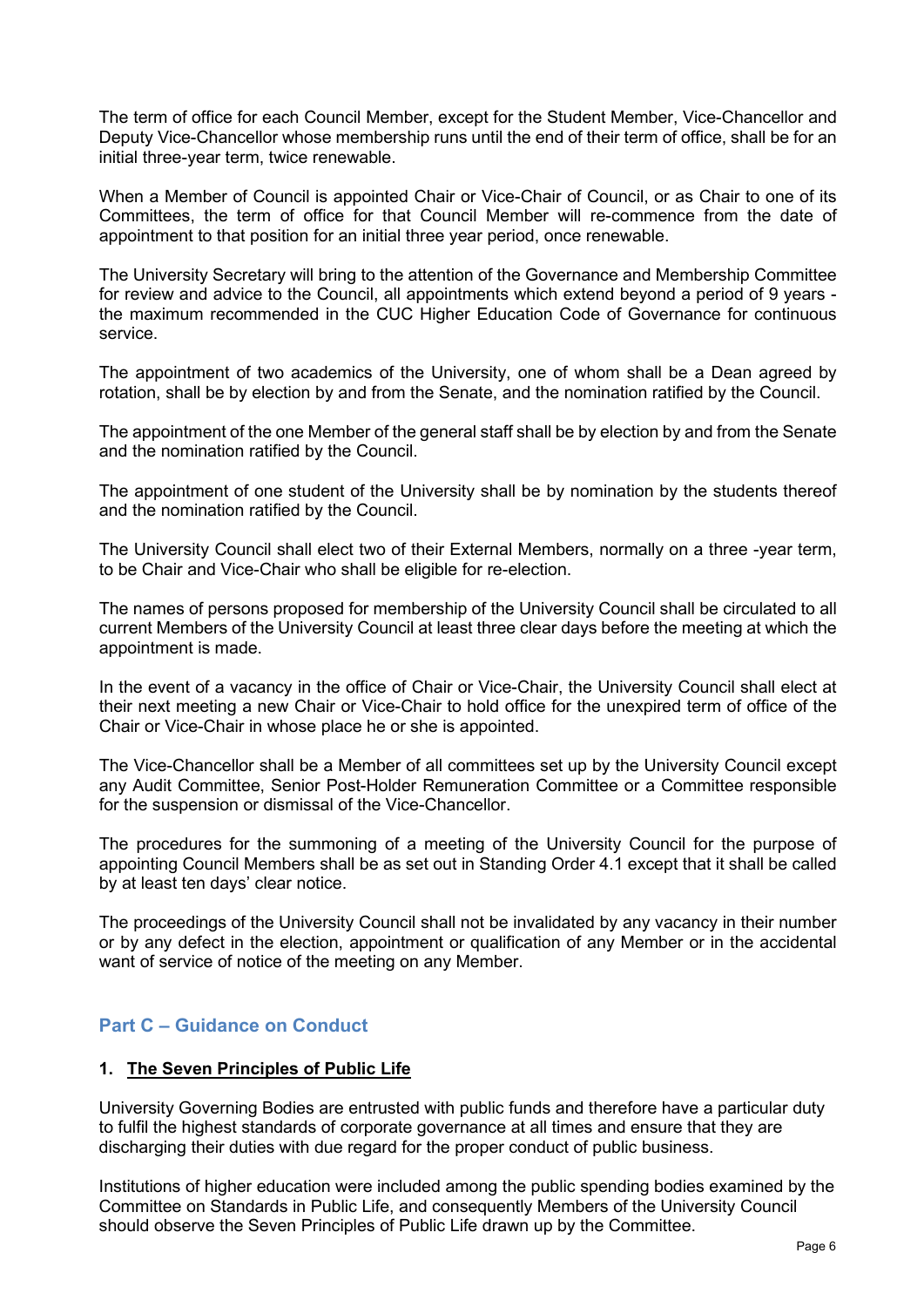These principles are as follows:

**Selflessness** - Holders of public office should take decisions solely in terms of the public interest. They should not do so in order to gain financial or other material benefits for themselves, their families or their friends.

**Integrity** - Holders of public office should not place themselves under any financial or other obligation to outside individuals or organisations that might influence them in the performance of their official duties.

**Objectivity** - In carrying out public business, including making public appointments, awarding contracts or recommending individuals for rewards and benefits, holders of public office should make choices on merit.

**Accountability** - Holders of public office are accountable for their decisions and actions to the public and must submit themselves to whatever scrutiny is appropriate to their office.

**Openness** - Holders of public office should be as open as possible about all the decisions and actions that they take. They should give reasons for their decisions and restrict information only when the wider public interest clearly demands.

**Honesty** - Holders of public office have a duty to declare any private interests relating to their public duties and to take steps to resolve any conflicts arising in a way that protects the public interest.

**Leadership** - Holders of public office should promote and support these principles by leadership and example.

Below is an outline of the general rules and conventions for the conduct of the business of governing bodies of higher education institutions, and particularly those features which underpin the underlying and fundamental principles above.

### **2. The Principles underpinning the Conduct of the University Council**

### **2.1 Corporate Decision Making**

The Council will exercise its responsibilities in a corporate manner; that is to say decisions will be taken collectively by the Members acting as a body. Members will not act individually or in informal groupings to take decisions on Council business or on an ad hoc basis outside the constitutional framework of the meetings of the Council and its Committees.

Council Members must not bind the University to a course of action which it cannot carry out and must ensure that it does not continue to operate if it is insolvent.

## **2.2 Impartiality**

It is central to the proper conduct of public business that the Chair and Members of the Council should act and be perceived to act impartially and not be influenced in their role as Council Members by social or business relationships.

Thus each Member must avoid putting himself or herself in a position where there is a conflict (actual or potential) between his or her personal or other interests and those of the University.

If a Council or Committee Member has a direct or indirect pecuniary, family or other personal interest in any contract, proposed contract or other matter and is present at a meeting of the University Council, a committee or sub-committee at which the contract or other matter is to be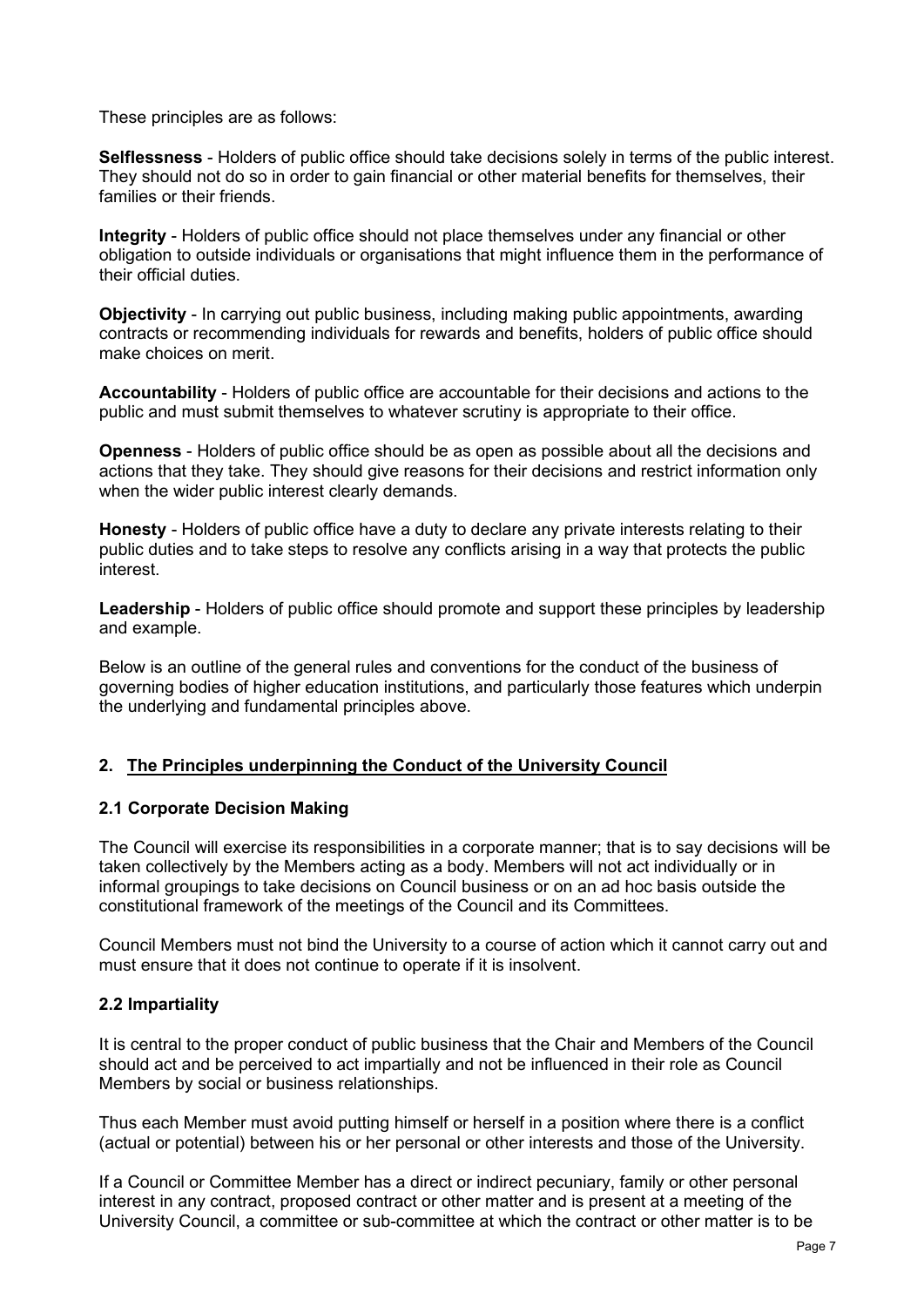considered, he or she shall, as soon as practicable after the commencement of the meeting, disclose that he or she has such an interest. He or she shall withdraw from the meeting during consideration of the relevant item unless the other members of the University Council, or of the committee or sub-committee, decide to invite him or her to return but in that event he or she shall not vote on any question relating to that item.

A Member of the Council is not, however, considered to have a pecuniary interest in matters under discussion merely because he/she is a member of staff or a student of the Institution. Nor does the restriction of involvement in matters of direct personal or pecuniary interest prevent Members of the Council from considering and voting on proposals to insure the Council against liabilities which it might incur.

In carrying out his or her duties, a Member will not lobby, canvas, represent or carry a mandate for any other organisation or interest.

No Member may be bound, when speaking or voting, by mandates given to him/her by others, except when acting under approved arrangements as a proxy for another Member of the Council.

### **2.3 Declaration of Interests**

Council and Committee Members must, once a year, declare any material interests they may currently have which could give rise to a conflict of interest in matters likely to be considered by Council or any of its Committees.

On appointment, Members will be asked to complete a Register of Interests form for the purpose of declaring any material interests they may currently have which could give rise to a conflict of interest in matters likely to be considered by Council or any of its committees. The Register of Interests is kept in the University Secretary's Office and is updated annually.

Whilst Members are requested to make an annual declaration if there is any significant change during the course of the year to interests held, Members are requested to notify the University Secretary within 28 days.

Council Members have a duty to avoid conflicts of interest which might be seen to compromise their ability to properly fulfil their obligations to the University, to ensure that any decisions taken are in the best interests of students, staff and the University as a whole, free from any considerations of personal gain, or any other interests.

Members will be expected to disclose any direct or indirect interest which they may have in any matter being considered at a Council or committee meeting and the Chair will then determine the appropriate course of action.

On appointment, Members will be required to declare that they are a fit and proper person to join the Council of the University and will be expected to bring any matters that may compromise this declaration to the University Secretary.

## **2.4 Confidentiality**

Council Members will often receive information of a confidential or private nature in the course of their duties, which is not yet public, or which may not be intended to be made public. The established practices of University Council would normally make clear the status of the information presented; however, as a general guide, Council confidentiality requirements include:

- Any matter expressly designated as confidential;
- Personnel matters affecting individual employees of the University;
- Any proposal to grant an honorary award; and
- Information about commercially sensitive matters, or where disclosure might lead to damage or loss to the University and/or third parties.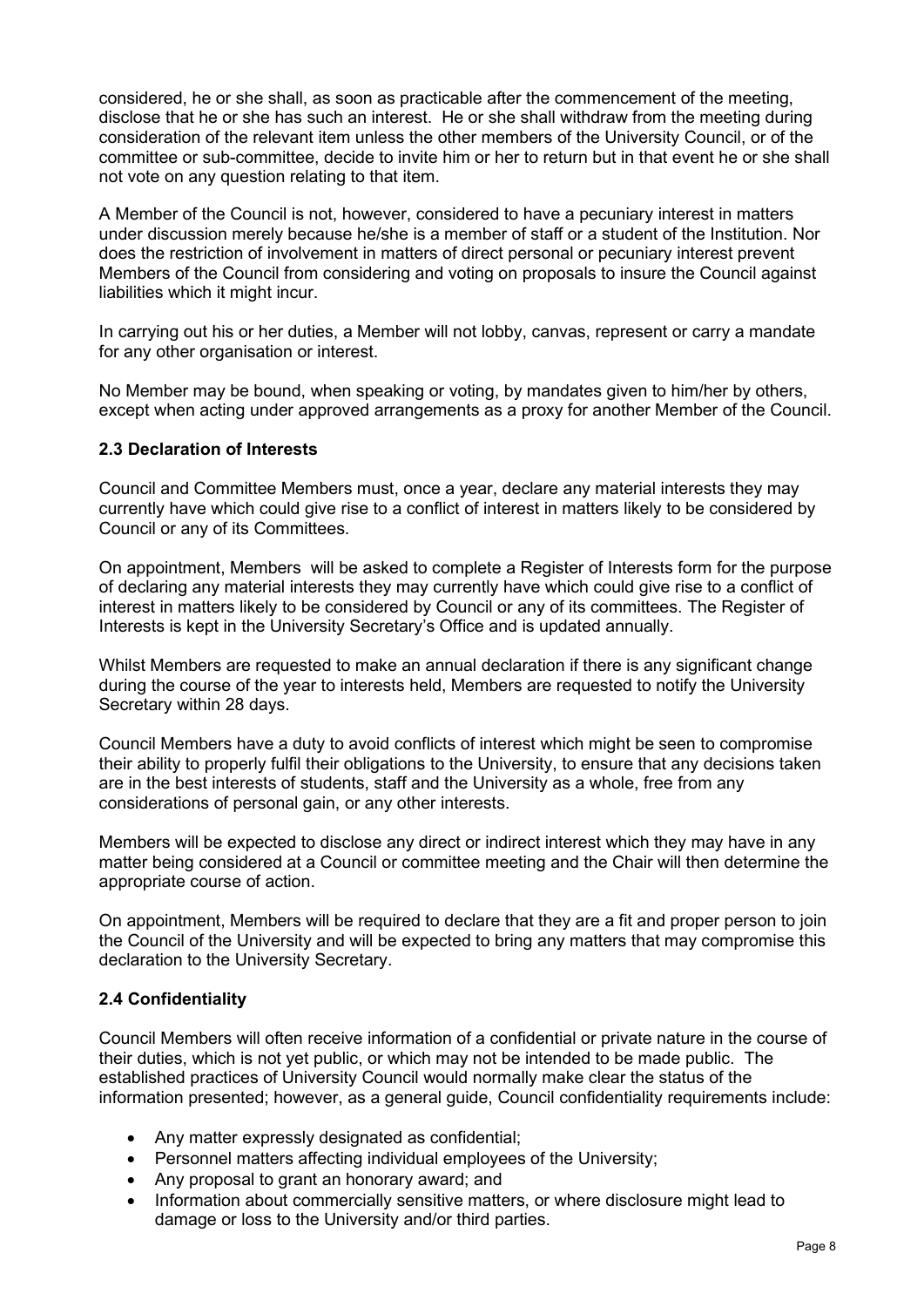Matters cease to be confidential once they have been officially announced by the University. The official record of Council meetings is the approved minutes of the meeting.

Council Members should not use, exploit or disclose information of a confidential nature received in the course of their duties, except to other Council Members. In any event, such information should never be used for the purpose of personal or financial gain, to bring the University into disrepute, or to benefit any particular group within the University.

Even in the case of open business, it is important that Members pay due regard to the principle of collective decision making when making any statement about Council discussions or decisions. Free and frank debate is the cornerstone of good governance and, as such, it is vital that Members do not feel any inhibition on their ability to speak freely and express views in debate which might be controversial. For this reason, Members should avoid reporting views expressed at Council meetings in ways which contradict the minutes of the meeting, or which are attributable to individual Members.

#### **Members who are in any doubt over the confidentiality or otherwise of any matter should seek advice from the University Secretary.**

### **Staff and Student Representatives**

For the avoidance of any doubt, staff and student representatives are full Members of University Council and have the same rights, responsibilities and public accountability as External Members. Being an impartial governor, requires a difficult balancing act between establishing policy at a strategic level, whilst also being a member of staff involved in the day-to-day operations of the University, or in holding a position at the Students' Union. Accordingly, such Members must take particular care to guard against potential conflicts which may arise in their dual role. By way of example, staff/student representatives should not seek to address operational issues via University Council, instead, these should be resolved via the internal management structure.

Members who are staff or students recognise that their duties as Members of Council take precedence over their duties or obligations as a member of staff or as students, or arising from their association or connection with other organisations.

Staff/student representatives must declare an interest as and when discussion and decisionmaking may stray into an area in which the Member has an interest, for example, if a decision would impact on the School or Service to which a staff/student representative belongs, or the students or employees in that area. Whether or not the Member is then asked to withdraw from the meeting, or not participate in the deliberations, they will be bound by the same rules of confidentiality which apply to all Members of Council.

As Council Members, staff and student representatives, must not lobby either on their own or others' behalf or act as an adviser to others on how to influence the governing body, or purport to 'represent' the interests of any particular constituency. Whilst Staff and Student Governors are representative of the bodies from which they are drawn, all Council Members have an over-riding corporate responsibility to the role of University Council, which overrides any representational role that they might be perceived to have, and to act objectively in the bests interests of the whole University, to promote its success. Following this, neither Staff or Student Members can be mandated to act in a particular way (unless acting under approved arrangements as a proxy for another Council Member), nor should the role of a Staff Governor be defined or limited in any way by any line management responsibilities to the Senior Leadership Team.

## **2.5 Hospitality and Gifts**

Members must not receive gifts, hospitality or benefits of any kind from a third party which might be seen to compromise their personal judgement or integrity; any offer of such gifts, hospitality or benefits must be reported to the Chair of Council or to the University Secretary.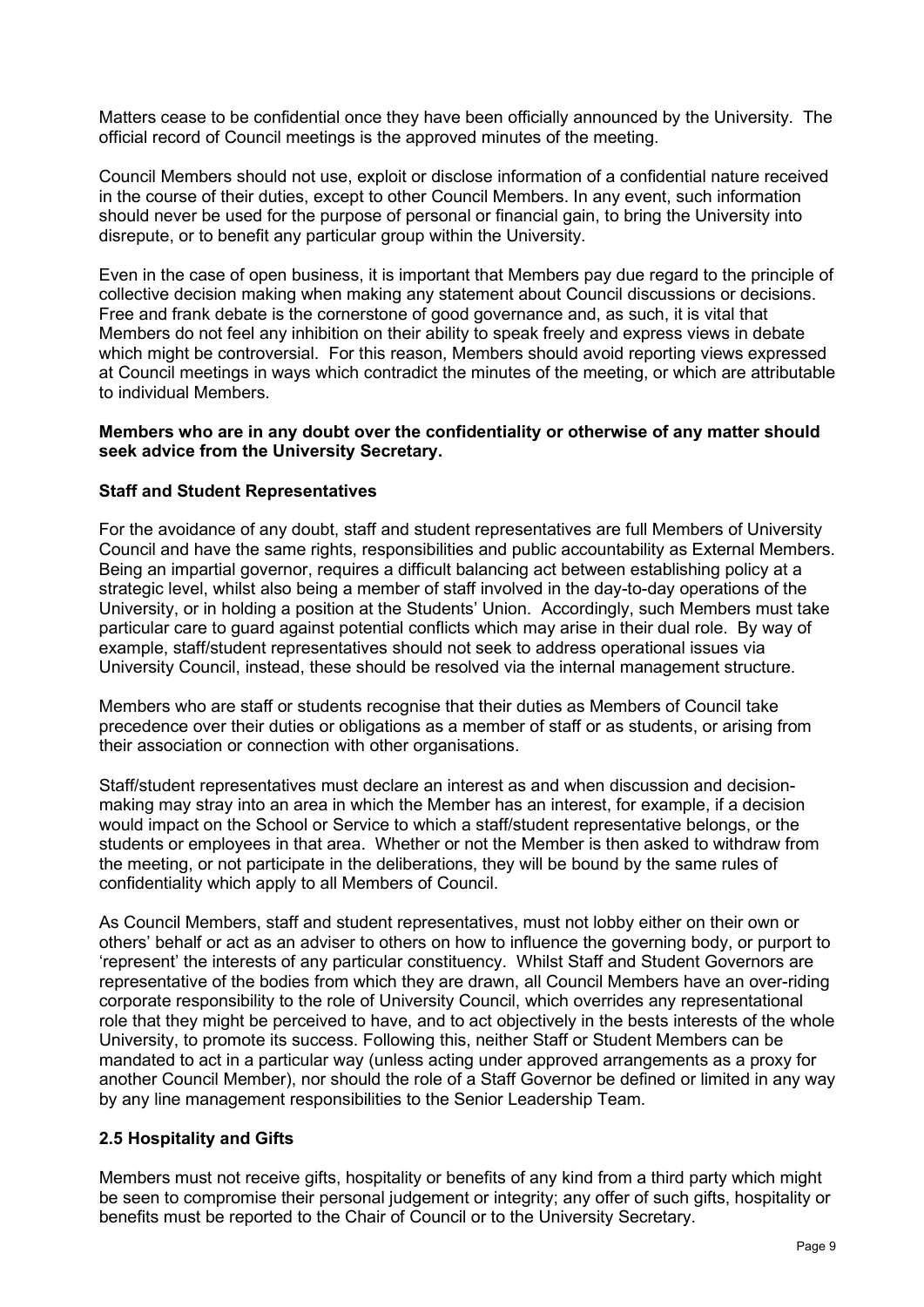## **2.6 Induction and Personal Development of Members**

Members of the Council, when taking up office, will be fully briefed on the terms of their appointment and be made aware of the responsibilities placed on them for the proper management of the Institution.

They will receive copies of relevant background documents on appointment and during the induction phase (for example a copy of this document, the annual report and financial statements, financial forecast, Strategy Map, estate strategy, and notes describing the Institution's organisational structure.

The Council will provide an induction or briefing session for new Members, particularly for Members not familiar with higher education, in order to explain the responsibilities of Members of governing bodies, the function of the governing body and other bodies within HE, and the strategic objectives of the Institution.

All new Members are assigned a 'mentor' (an experienced Council Member) to assist with their induction. An initial meeting will be arranged during the first two months of office and it is recommended that subsequent meetings take place regularly throughout the first year of office.

One-to-one meetings for each Council or Committee Member with the Chair of Council are held annually.

Following initial induction, Members will receive regular briefings and appropriate publicity material to help them to stay up-to-date with developments.

Members are expected to attend induction sessions arranged for them and to keep themselves informed and fully briefed thereafter.

### **2.7 Remuneration and Expenses**

The Council has no power to remunerate its Members, but it may pay such travelling, subsistence or other allowances as it may determine. [Claim forms](https://unishare.hud.ac.uk/unicouncil/Forms/Expenses%20Claim%20Form.pdf?Web=1) are available on the Members' portal

### **2.8 Personal Liability**

The law relating to the personal liabilities of Members of Council is complex and its interpretation is ultimately a matter for the courts. This guide does not therefore attempt a statement of the law, but gives general guidance on conduct, which covers a number of important points relating to avoiding actions which could involve a personal liability.

Members of the Council should satisfy themselves that they understand their own position, and should as already outlined above:

- $\triangleright$  act honestly, diligently and in good faith;
- $\triangleright$  be satisfied that the course of action proposed is in accordance with the University's Instrument and Articles of Government;
- $\triangleright$  not bind the University to a course of action which it cannot carry out;
- $\triangleright$  seek to ensure that the University does not continue to operate if it is insolvent;
- $\triangleright$  seek to persuade colleagues by open debate and register dissent if they are concerned that the action would be contrary to any of the above;
- $\triangleright$  avoid putting themselves in a situation where there is actual or potential conflict between their interests and those of the University.

If this advice is followed it is unlikely that personal liability could arise, particularly since the powers and responsibilities of the Council are exercised in a collective manner and decisions are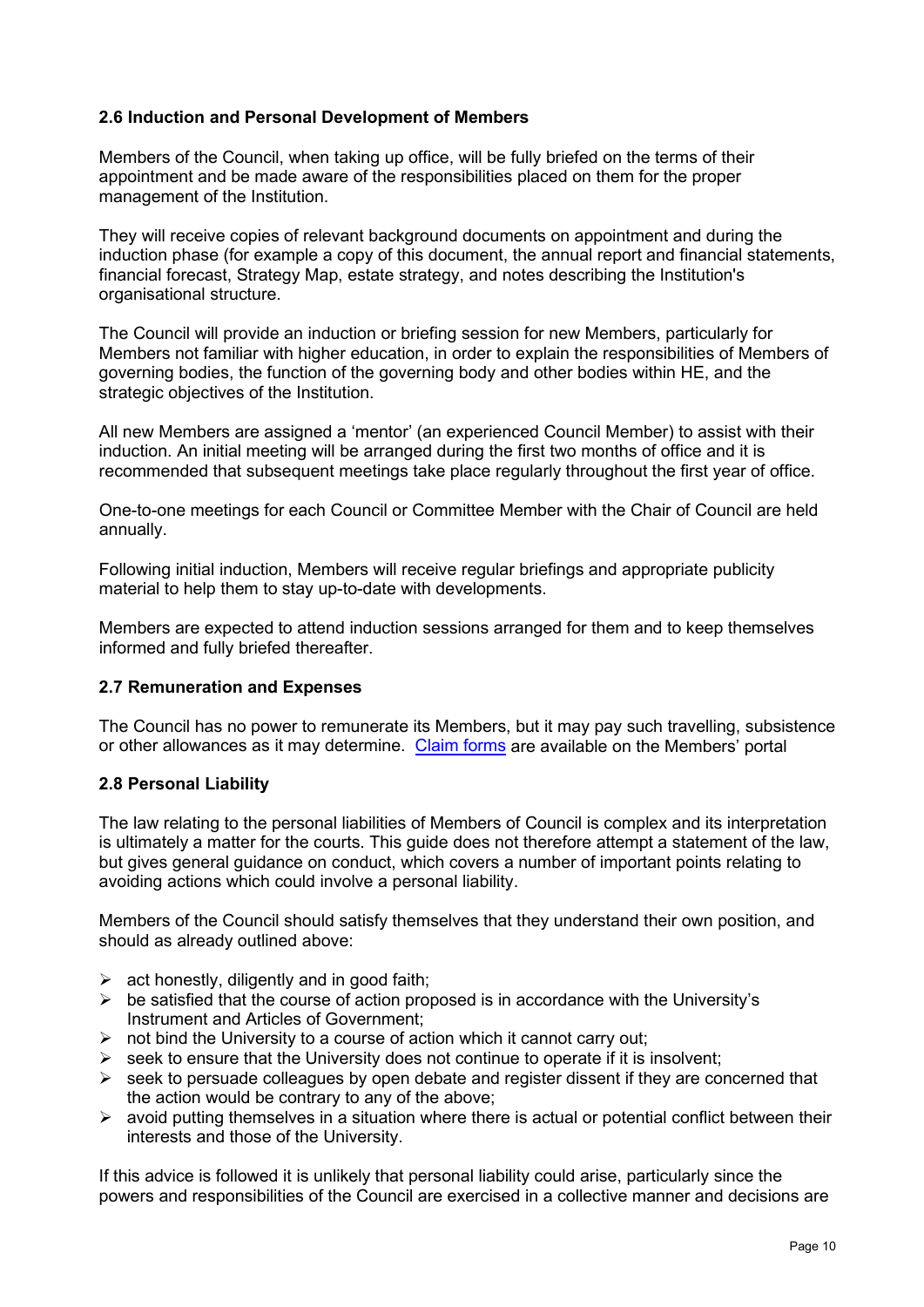made by formal resolution. Moreover, the University is a separate legal entity, distinct from its Members or officers.

However, claims involving the collective decisions and actions of the Council may be made. The University has however got suitable insurance cover, the details of which are available from the University Secretary.

## **Part D – The Roles of Council Members**

## **1. Role of the Council Chair**

The Chair is responsible for the leadership of the University Council.

As Chair of its meetings he/she will promote its well-being and efficient operation, ensuring that its Members work together effectively and have confidence in the procedures that have been laid down for the conduct of business.

The Chair will take particular care that the Council observes the Seven Principles of Public Life applicable to all public bodies (see Part C) and that Committees which play a central role in the proper conduct of the Council's business report appropriately to the Council.

The Chair will also ultimately be responsible for ensuring that the Council operates in an effective manner, discusses those issues which it needs to discuss, and dispatches its responsibilities in a business-like way.

Through leadership of the Council, the Chair will play a key role in relation to the business of the Institution, but will take care not to be drawn into the day-to-day executive management of the Institution. The Chair works closely with the Vice-Chancellor to ensure the effectiveness of the Council and of the Institution.

### **2. Role of the Vice-Chair of Council**

The Vice-Chair of Council provides support to, and substitutes for, the Chair in the leadership of the University Council to enable it to work in an effective and efficient manner in accordance with this guidance and the University's Instrument and Articles of Government.

### **3. Role of the Chair of a Committee**

A Committee Chair is responsible for leading the Committee, ensuring Members work together effectively and observe the Seven Principles of Public Life. They will ensure that the Committee reports to the University Council and makes recommendations as appropriate according to the Committee's terms of reference. The Committee Chair will be responsible for ensuring that the Committee discusses issues it needs to discuss and dispatches its responsibilities in a businesslike way, ensuring decisions taken are implemented.

### **4. Role of Council Members**

Like the Chair, External Members of the University Council will also take care not to become involved in the day-to-day executive management of the Institution.

As Council Members, this also applies to the Staff and Student Members of the Council, except that in the course of their employment or, in the case of Student Members, in their activities as students, they may have executive responsibilities of some kind within the Institution.

Whilst the Council will rely on the Vice-Chancellor to discharge the on-going responsibilities for the operational management of the Institution and to offer guidance to the Council on issues coming before it, the Council will have a particular concern for the strategic development of the Institution.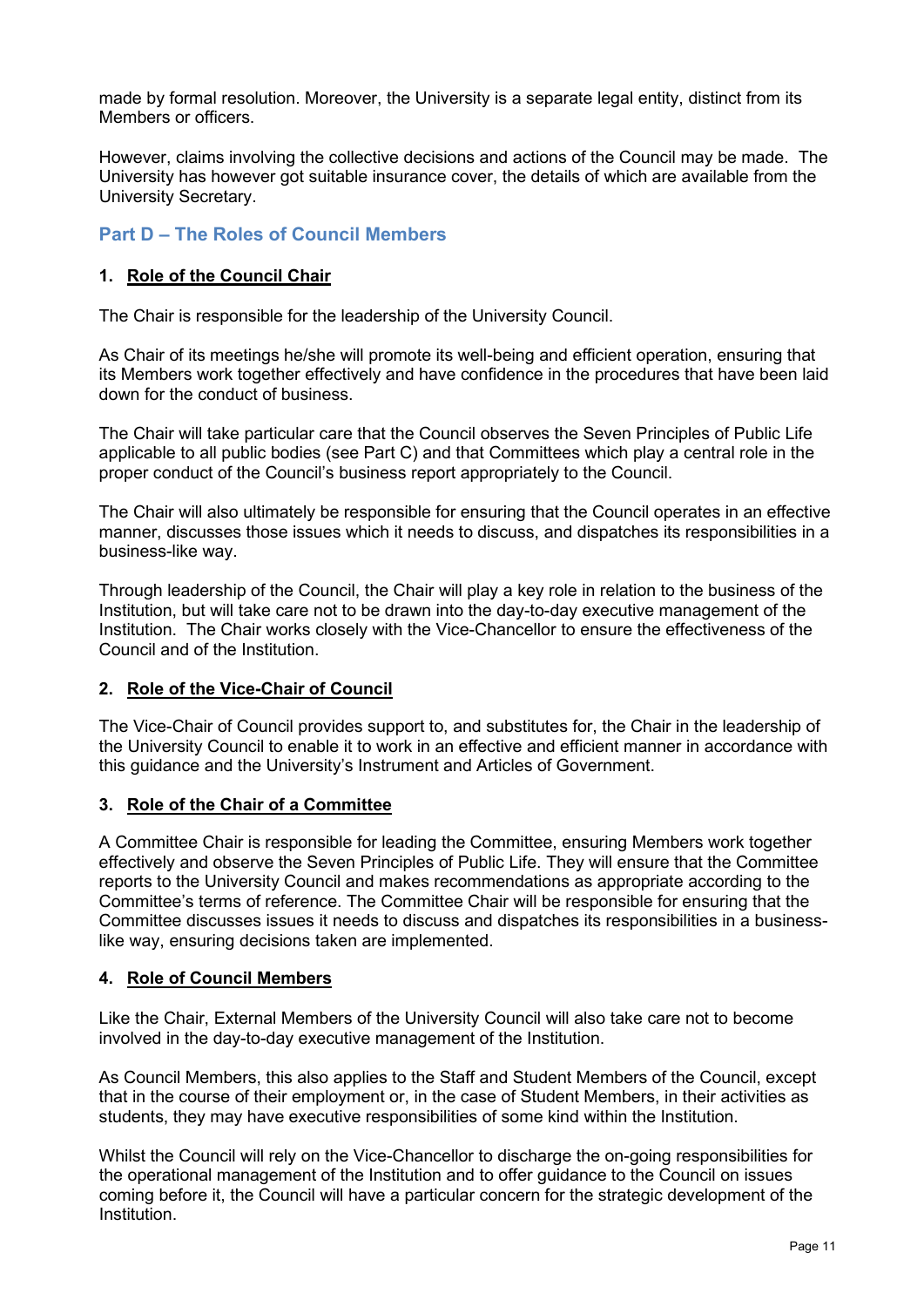The Council should consider and approve the University's Strategy Map which influences and guides all decisions coming before the Council.

## **5. Role of the Vice-Chancellor**

The Council is responsible for determining the overall strategic direction of the Institution. It approves the budgetary framework, appoints the head of the Institution and exercises general oversight over the Institution's performance and development.

The Vice-Chancellor, on the other hand, is responsible for the executive management of the Institution and its day-to-day direction.

The specific responsibilities of the Vice-Chancellor in relation to Council business include:

- $\triangleright$  implementing the decisions of the Council or ensuring that they are implemented through the relevant part of the University's management structure;
- $\triangleright$  initiating discussion and consultation including, where appropriate, consultation with the staff and the Senate on proposals concerning the University's future development and ensuring that such proposals are presented to the Council;
- $\triangleright$  fulfilling the duty, as the officer designated by the Council under the OfS Terms and Conditions of Funding, to alert the Council if any actions or policy under consideration would be incompatible with the Terms; and informing the Chief Executive of the OfS, if the University Council nevertheless decides to proceed.

## **6. Role of the Secretary to the Council**

The Council will appoint the University Secretary.

The Secretary to the Council has a key role to play in ensuring that procedures are followed. The Chair and Members of the Council will look to the Secretary for guidance about their responsibilities under the rules and regulations to which they are subject (including external legislation and the requirements of the OfS), and on how those responsibilities should be discharged.

The Secretary is a source of professional advice to the Council and should work closely with the Chair and the Vice-Chancellor in order to ensure the efficient management of the Council's business.

In particular, he/she should alert them if he/she considers that any proposed action would exceed the Council's powers or be contrary to the provisions of the Instrument or Articles/other legislation to which the Institution is subject, or to the terms of the OfS Terms and Conditions of Funding.

In order to fulfil the above responsibilities effectively, it is essential for the Secretary to exercise an appropriate measure of independence in respect of his/her role as Secretary to the Council and other University statutory bodies. The Secretary to the Council will combine this function with a senior administrative or managerial role within the Institution. The Secretary will exercise care in maintaining a separation of the two functions. Irrespective of any other duties which the Secretary may have within the Institution, when dealing with Council business the Secretary will properly act on the instructions of the Council itself.

## **Approved by University Council, 2 July 2020**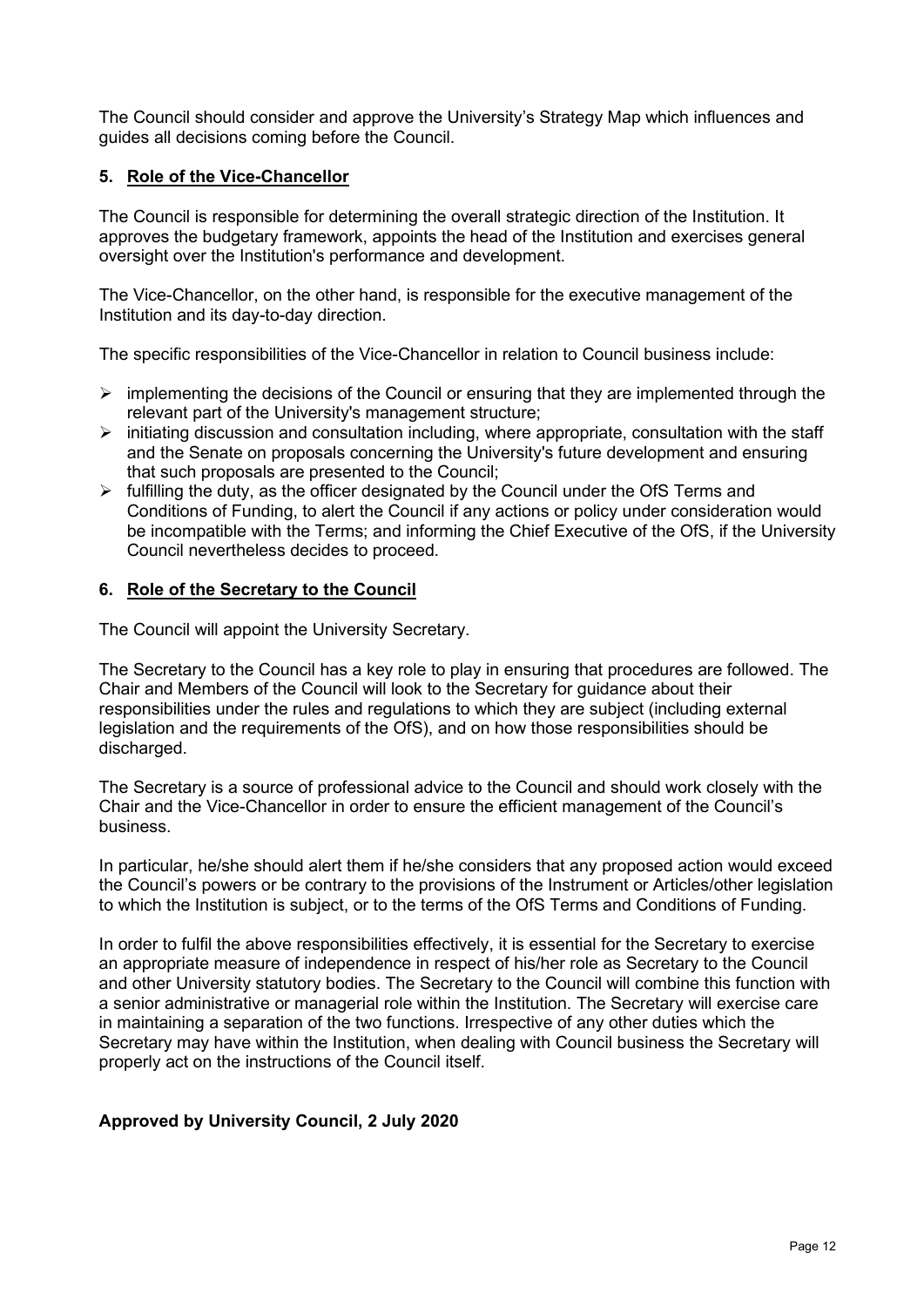## **APPENDIX 1**

# **University of Huddersfield – Summary of delegated authority expenditure levels**

## 1. University Council

|     | <b>Role and Authority</b>                                                                                                                                                                                                                                                                                                                                                                                    | Recommending | <b>Advising Staff Member(s)</b>           |
|-----|--------------------------------------------------------------------------------------------------------------------------------------------------------------------------------------------------------------------------------------------------------------------------------------------------------------------------------------------------------------------------------------------------------------|--------------|-------------------------------------------|
|     |                                                                                                                                                                                                                                                                                                                                                                                                              | Committee    |                                           |
| 1.1 | Approve expenditure (including capital and revenue-funded projects) and disposals above £1m*                                                                                                                                                                                                                                                                                                                 | -SL1         | VC, DVC, DFS, US                          |
| 1.2 | Approve property acquisitions and disposals above £1m*                                                                                                                                                                                                                                                                                                                                                       | <b>EFC</b>   | VC, DVC, DFS, DEF, US                     |
| 1.3 | Approve any new aspect of business (including academic partnerships and collaborations, establishment of a<br>company or joint venture, overseas activity) prior to establishment, and to approve bids, prior to submission,<br>which involve a contribution (excluding indirect costs) from the University of over £1m <sup>*</sup> (as appropriate), or<br>those involving significant institutional risk. | Senate/SLT   | VC, DVC, PVCT&L, PVCI,<br>PVCR&E, DFS, US |
| 1.4 | Approve additional expenditure of over 10% or £2m (whichever is lower) on projects previously approved by<br>the University Council or SLT                                                                                                                                                                                                                                                                   | <b>SLT</b>   | VC, DVC, DFS, DEF, US                     |

## 2. Chair of University Council (any exercise of delegation to be reported to the next University Council meeting)

|     | Role and Authority                                                                                                                                                                                                                                                                                                                                                                                                  | Recommending | <b>Advising Staff Member(s)</b>           |
|-----|---------------------------------------------------------------------------------------------------------------------------------------------------------------------------------------------------------------------------------------------------------------------------------------------------------------------------------------------------------------------------------------------------------------------|--------------|-------------------------------------------|
|     |                                                                                                                                                                                                                                                                                                                                                                                                                     | Committee ++ |                                           |
| 2.1 | Approve expenditure (including capital and revenue-funded projects) and disposals between £1m - £2m*                                                                                                                                                                                                                                                                                                                | -SLT         | VC, DVC, DFS, US                          |
| 2.2 | Approve property acquisitions and disposals between £1m - £2m*                                                                                                                                                                                                                                                                                                                                                      | <b>EFC</b>   | VC, DVC, DFS, DEF, US                     |
| 2.3 | Approve any new aspect of business (including academic partnerships and collaborations, establishment of a<br>company or joint venture, overseas activity) prior to establishment and, to approve bids prior to submission,<br>which involve a contribution (excluding indirect costs) from the University of between $£1m - £2m*$ per annum<br>(as appropriate), or those involving significant institutional risk | Senate/SLT   | VC, DVC, PVCT&L, PVCI,<br>PVCR&E, DFS, US |
| 2.4 | Approve additional expenditure of over 10% or £2m (whichever is lower) on projects previously approved by<br>the University Council or SLT                                                                                                                                                                                                                                                                          | -SLT         | VC, DVC, DFS, DEF, US                     |

## 3. Estates and Finance Committee (any exercise of delegation to be reported to the next University Council meeting)

| Role and Authority |                                                                                                          |           | Recommending   Advising Staff Member(s) |
|--------------------|----------------------------------------------------------------------------------------------------------|-----------|-----------------------------------------|
|                    |                                                                                                          | Committee |                                         |
|                    | Approve one or more property acquisitions and disposals with a total value between £1m - £3m* within the | .SL i     | VC, DVC, DFS, DEF, US                   |
|                    | University Quarter.                                                                                      |           |                                         |

\* including individual items and cumulative expenditure/acquisitions/disposals (as appropriate) in a budget line within a financial year.

++ Given that the Chair's delegation may be required between meetings, it is anticipated that the recommendation from the Committee might come from the Chair, under their respective delegation, following appropriate consultation in accordance with that committee's terms of reference.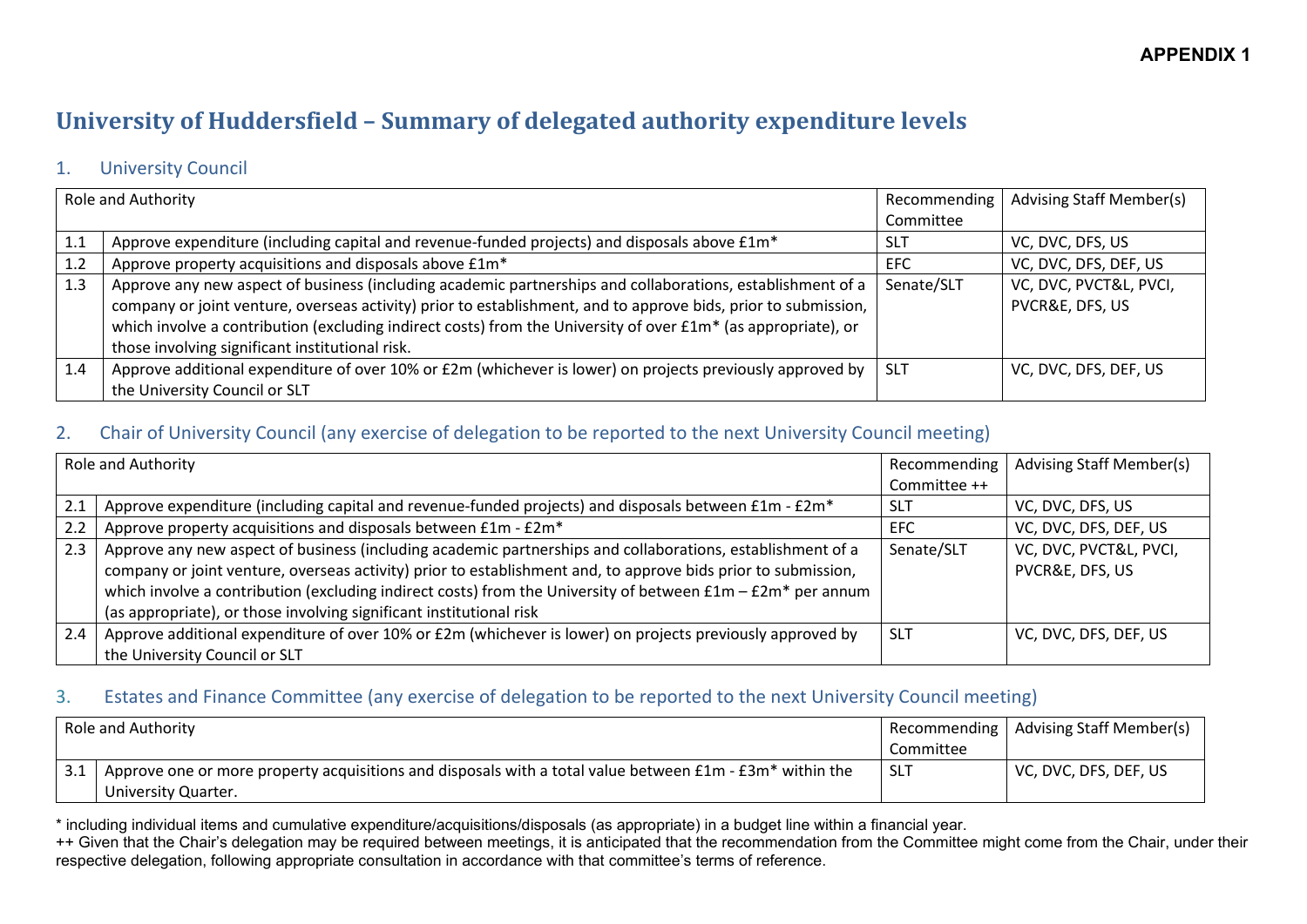| 3.2 Approve requests from the Director of Finance to write-off debts and claims deemed to be irrecoverable, or | <b>DFS</b> | $\mid$ VC, DVC, DFS |
|----------------------------------------------------------------------------------------------------------------|------------|---------------------|
| investments/assets subject to a permanent diminution of value, in excess of £10k (inclusive of VAT).           |            |                     |

## 4. Audit Committee

| Role and Authority                                                                                          |           | Recommending   Advising Staff Member(s)    |
|-------------------------------------------------------------------------------------------------------------|-----------|--------------------------------------------|
|                                                                                                             | Committee |                                            |
| Authorised to obtain outside legal or other independent professional advice and to secure the attendance of | SLT/UHSC  | $\vert$ VC, DVC, DFS, DEF, US, HHS $\vert$ |
| non-members with relevant experience and expertise, if it considers this necessary up to the value of £10k, |           |                                            |
| normally in consultation with the Vice-Chancellor and the Chair of University Council.                      |           |                                            |

## 5. Senior Leadership Team (Schools and Services)

|     | <b>Role and Authority</b>                                                                                                                                                                                                                                                                                                                           | Recommended<br>by                                                      | <b>Advising Staff Member(s)</b>           |
|-----|-----------------------------------------------------------------------------------------------------------------------------------------------------------------------------------------------------------------------------------------------------------------------------------------------------------------------------------------------------|------------------------------------------------------------------------|-------------------------------------------|
| 5.1 | Approve expenditure (including capital and revenue funded projects) between £500k - £1m*                                                                                                                                                                                                                                                            | Dean/Director                                                          | VC, DVC, DFS, US                          |
| 5.2 | Approve property acquisitions and disposals between £0-£1m*                                                                                                                                                                                                                                                                                         | Director of<br>Estates and<br>Facilities and<br>Dean/Director          | VC, DVC, DFS, DEF, US                     |
| 5.3 | Approve any new aspect of business (including academic partnerships and collaborations, establishment of a<br>company or joint venture, overseas activity) prior to establishment, and to approve bids, prior to submission,<br>which involve a contribution (excluding indirect costs) from the University between £500k - £1m (as<br>appropriate) | Dean/Director                                                          | VC, DVC, PVCT&L, PVCI,<br>PVCR&E, DFS, US |
| 5.4 | Approve additional expenditure between £500k - £1m, or up to 10% of the total value of the single project or<br>group of related projects (whichever is the lower) that have previously been approved by the University<br>Council.                                                                                                                 | DFS, Director of<br>Estates and<br>Facilities and<br>Dean/<br>Director | VC, DVC, DFS, DEF, US                     |

## 6. Vice-Chancellor (or acting Vice-Chancellor)

| Role and Authority                                               |         | Recommended   Advising Staff Member(s) |
|------------------------------------------------------------------|---------|----------------------------------------|
|                                                                  | b٧      |                                        |
| Urgent Health and Safety related expenditure between £500k - £1m | DFS/DVC | ี่ US                                  |

<sup>\*</sup> including individual items and cumulative expenditure/acquisitions/disposals (as appropriate) in a budget line within a financial year.

<sup>++</sup> Given that the Chair's delegation may be required between meetings, it is anticipated that the recommendation from the Committee might come from the Chair, under their respective delegation, following appropriate consultation in accordance with that committee's terms of reference.